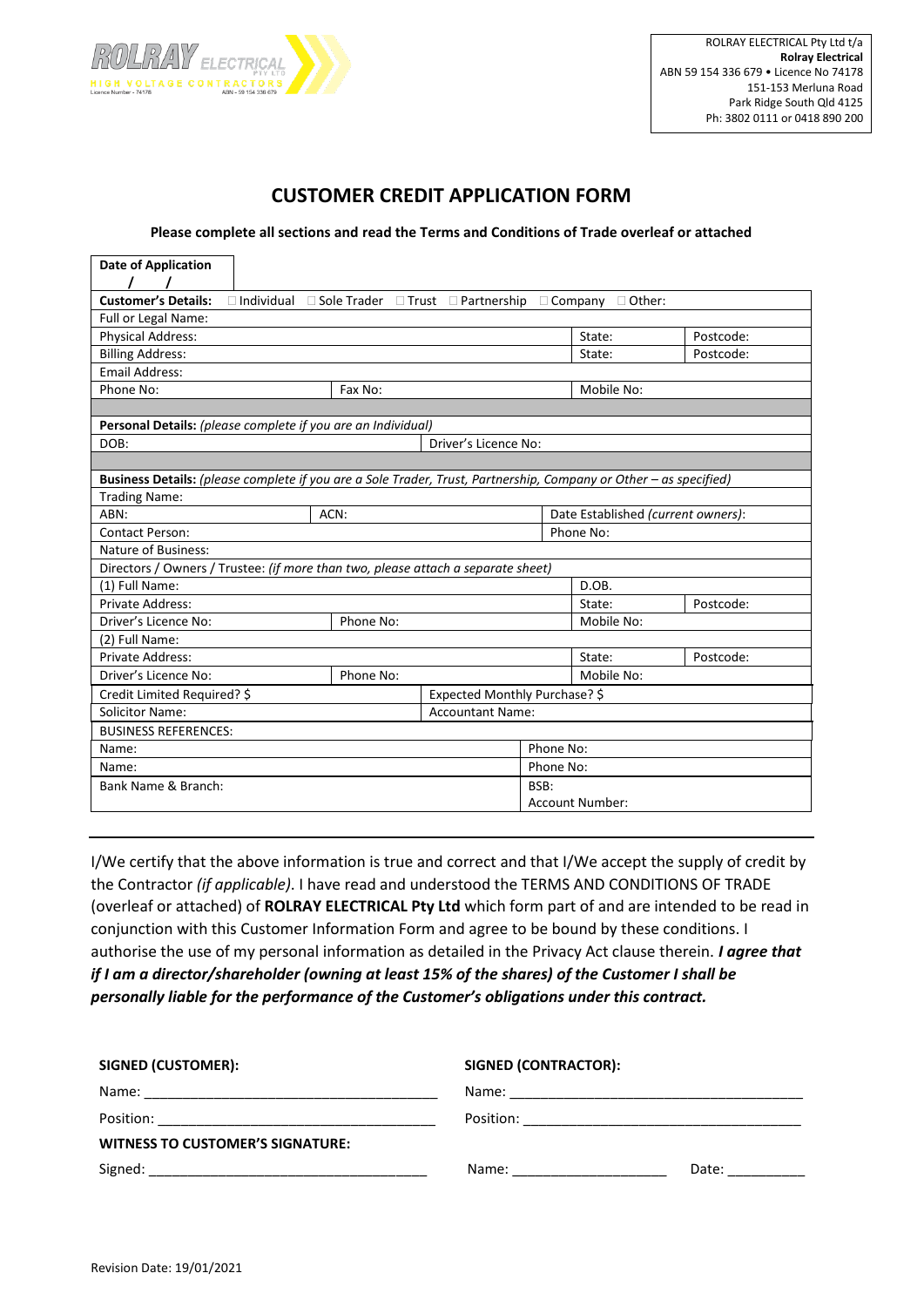

## **TERMS OF TRADE:**

#### 1. Interpretation and Construction

### 1.1 Definitions

In these Terms of Trade, unless the context requires otherwise, the following words have the following meanings:

Contractor means ROLRAY ELECTRICAL Pty Ltd ACN 154 336 679 trading as Rolray Electrical ABN 59 154 336 679.

Customer means any person, organisation, or other entity that has requested the supply of goods and/or services from the Contractor as stated on any order, invoice, or document.

goods mean any goods available for sale by the Contractor to the Customer, at the Customer's request.

Intellectual Property means all processes, procedures, methodologies, techniques and/or inventions whether registered trademarks, designs, patents or not registered.

Order means any order made by the Customer from the Contractor for the supply of goods and/or services.

Quotation means any quotation issued by the Contractor to the Customer for the supply of goods and/or services.

Price means the price payable for the supply of goods and/or services in accordance with clause 4;

services mean any services to be rendered by the Contractor to the Customer, at the Customer's request; and

Terms means these terms of trade which apply to any supply of goods and/or services by the Contractor to the Customer.

- 1.2 Construction
- (a) a reference to these terms or agreement between the parties includes any variation or replacement.
- (b) a reference to a statute, ordinance, code, or other law includes regulations and other instruments under it and consolidations, amendments, re-enactments, or replacements of any of them.
- (c) the singular includes the plural and vice versa.
- (d) the masculine includes the feminine and neuter and vice versa.
- (e) a reference to a person includes a reference to the person's executors, administrators, successors, substitutes, employees, agents and permitted assigns.
- (f) an obligation, agreement, representation, or warranty on the part of or in favour of two or more persons binds, and/or is for the benefit of them jointly and severally.
- (g) a reference to anything is a reference to the whole or any part of it; and
- (h) references to parties or clauses are, unless otherwise stated, references to the parties and clauses contained in these Terms.
- 2. Supply of Goods and/or Services
- 2.1 The Contractor warrants that it holds all necessary licenses, insurances and permits required by the Contractor for the performance of the services. The Contractor is responsible for obtaining all necessary electrical work approval permits as required by any government authority. The Customer is responsible for obtaining any necessary consents as required from any government authority, including but not limited to matters including environmental approvals, land use and right of way.
- 2.2 The Contractor may issue a Quotation upon the Customer's request or otherwise accept an Order for the supply of goods and/or services from the Customer.
- 2.3 Any Quotation issued by the Contractor remains open for acceptance from the time stated on the Quotation or otherwise for 30 days unless withdrawn earlier. All Quotations are estimates only and are subject to withdrawal, correction, or alteration at any time prior to the Contractor's acceptance of the Customer's request. All amounts and prices stated on the Quotation are as at the date of the Quotation.
- 2.4 An Order shall identify the goods or services ordered and refer to any Quotation pursuant to which the Order is made.
- 2.5 The Contractor may supply, and the Customer must accept goods/services which vary from the goods and/or services ordered by the Customer so long as such variations are not material.
- 2.6 If the Customer requests a variation to the goods and services, the Contractor will provide a Quotation for the variation and if accepted by the Customer the cost of the variation is payable by the Customer in addition to the Price for the goods/services. The Customer is required to accept the variation by issuing a purchase order to the Contractor referring to the Quotation issued for the variation or otherwise agreeing to the Quotation issued for the variation in writing. The Contractor will not undertake any variation unless and until the Quotation for the variation has been accepted in accordance with this sub-clause. If the Customer does not accept the Quotation for the variation, the Contractor is not obliged to carry out the variation.
- 2.7 The Contractor may cancel or terminate any Order at any time without cause, in the Contractor's absolute discretion and in that event, the Contractor shall repay the Customer any money paid by the Customer and the Contractor is not liable for any loss or damages in any respect arising from any cancellation.
- 2.8 The Contractor reserves the right, whether an Order has been accepted and without notice to the Customer to withhold supply to the Customer and will not be liable for loss or damage resulting directly or indirectly from such action, including if the services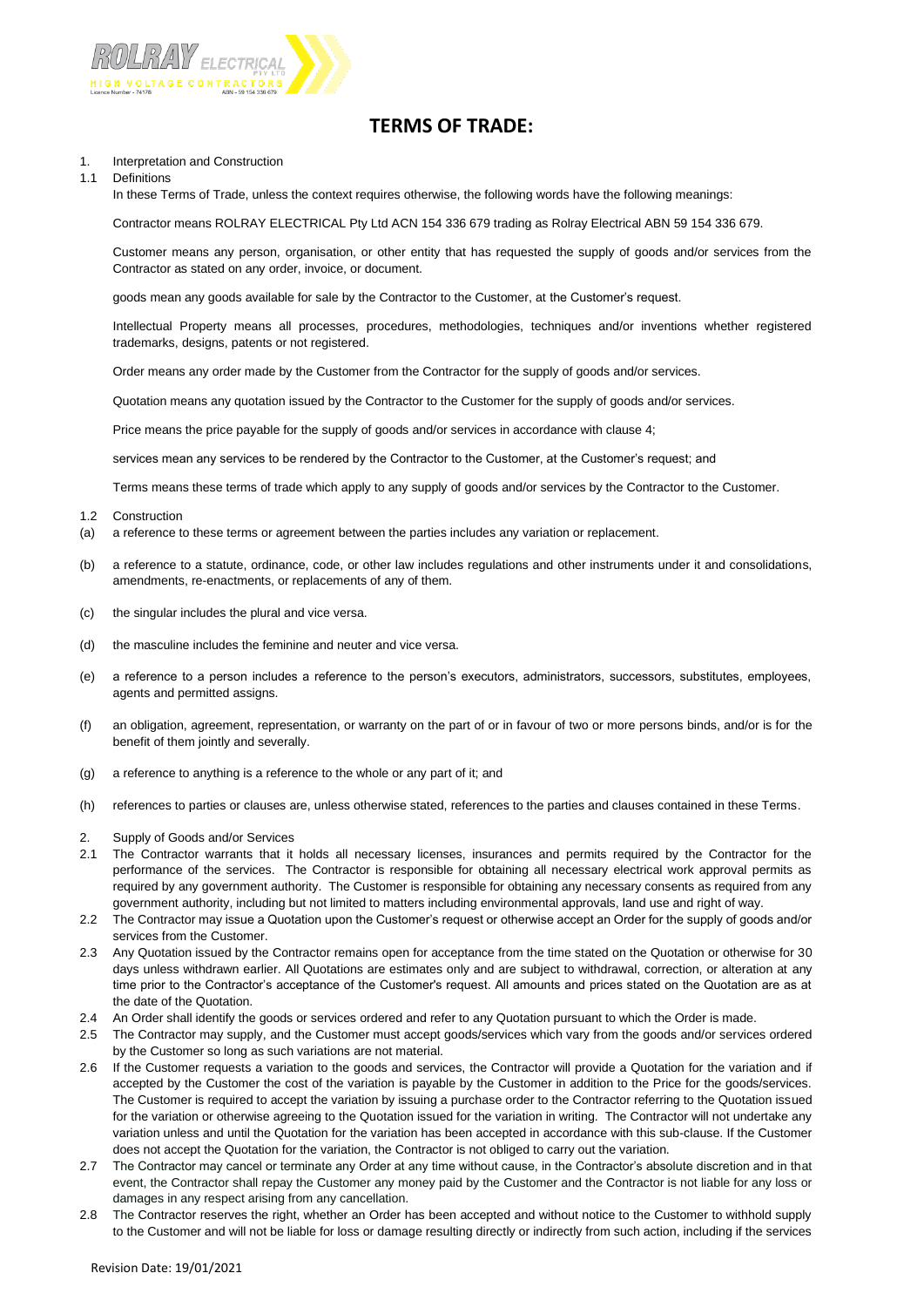

cannot be rendered for any reason whatsoever if the Customer is in default of these Terms or if the Contractor has determined in its absolute discretion that credit should no longer be extended to the Customer.

- 2.9 If the Customer cancels an Order, the Customer remains liable and shall indemnify and keep indemnified the Contractor for all loss is suffered (whether direct or indirect) by the Contractor as a direct result of the cancellation (including but not limited to restocking fees, cost of permits and approvals, design and drafting expenses, labour, and loss of profits).
- 3. Acceptance
- The Customer warrants that it has the power to enter into this agreement, is solvent and able to pay its debts as and when they fall due, and this agreement creates a binding and legal obligation and all information provided to the Contractor by the Customer is true and correct in all material respects.
- 3.2 The Customer acknowledges these Terms apply to any Quotation or Order or other supply of goods and/or services and the Customer accepts the Terms without amendment and agrees to be bound by them.
- 3.3 The Customer agrees that the Terms apply over any other document or agreement to the extent of any inconsistency.
- 3.4 If the Customer is the trustee of a trust, then the Customer agrees to bind all trusts of which the entity is a trustee from time to time.
- 4. Payment, Credit and Price
- 4.1 The Price is the price determined by the Contractor, in its absolute discretion, the price in accordance with the Quotation, the price on any tax invoice rendered by the Contractor or the Price as at the date of supply in accordance with the Contractor's current price list. The Customer agrees if there is any change to cost or rates for insurance, duties, exchange rates, labour or any other amounts used to calculate the Price or amounts stated on the Quotation or if those inputs increase in cost then the Customer shall be liable for the increase and such increase forms part of the Price.
- 4.2 The Contractor may require the Customer to pay a non-refundable deposit.
- 4.3 Unless stated otherwise, the Price is exclusive of goods and services tax (GST).
- 4.4 The Customer agrees that GST at the prevailing rate at the date of invoice will be included in the amount due and payable on the Price and is payable by the Customer in full at the same time as payment of the Price. The Customer must also pay any other taxes, charges, duties or imports that may be applicable in addition to the Price, unless expressly included in the Price.
- 4.5 Unless stated otherwise, time for payment is of the essence and will be payable as nominated by the Contractor and may be altered or revoked at any time without notice to the Customer, either on or before the delivery of the goods and/or services, seven (7) days following the date of any tax invoice provided by the Contractor to the Customer or otherwise as stated on the invoice.
- 4.6 Payment must be made by cash, electronic payment, credit card or by any other payment method nominated by the Contractor. Payment by cheque is only accepted if the Customer has a Credit Account with the Contractor or otherwise in the Contractor's absolute discretion.
- 4.7 The Contractor may charge to the Customer a fee for overdue payments or Customer bank fees imposed on payments including credit card payments.
- 4.8 The Customer acknowledges that if the Contractor supplies the goods and/or service on credit, then any credit provided is to be applied wholly or predominately for business purposes. The grant of any credit facility or nomination of any credit limit is in the absolute discretion of the Contractor. The Contractor may vary, withdraw, or suspend any credit facility at any time and without any liability to the Customer or any other party.
- 5 Unpaid Invoices, Interest and Costs
- 5.1 If invoices or monies outstanding are not paid in full by the due date for payment, the Contractor may charge the Customer interest on the unpaid amount to be accrued daily from the date when payment becomes due until the date of payment at the rate of 2.5% per month compounding monthly both before and after any judgment obtained by the Contractor.
- 5.2 The Customer is not entitled to set off, deduct or otherwise withhold payment of any amount due and owing to the Contractor including where the Customer has disputed the invoice or alleged amounts are owed or will become owing by the Contractor to the Customer.
- 5.3 The Customer is liable for all costs and disbursements incurred by the Contractor or its appointed agents in recovering payment of any outstanding invoice or in enforcing its rights under these Terms, including, but not limited to, legal costs determined on a solicitor/own client basis, mercantile agents' costs or commission and bank dishonour fees.
- 5.4 The Contractor is entitled to retain any goods or other documents held on the Customer's behalf pending payment of any outstanding monies by the Customer.
- 6 Title
- 6.1 Until the Contractor receives full payment in cleared funds of all monies due for all goods and/or services supplied by it to the Customer, as well as all other amounts owing to the Contractor by the Customer and the Customer has complied with all obligations pursuant to these Terms:
- (a) title and property in all goods vests in the Contractor and do not pass to the Customer.
- (b) the Customer must hold the goods as fiduciary bailee and agent for the Contractor and must return the goods, including goods in transit which have not yet been delivered, to the Customer upon the Contractor's request.
- (c) the Customer holds the benefit of its insurance of the goods on trust for the Contractor and must pay to the Contractor the proceeds of insurance in the event the goods are lost, destroyed, or damaged.
- (d) the Customer must keep the goods separate from its goods and maintain the Contractor's labelling and packaging.
- (e) the Customer must not charge or otherwise grant an interest over the goods while they remain the Contractor's property.
- (f) the Customer must not convert, process, or otherwise comingle the goods but if the Customer does so, then it holds the comingled good on trust for the benefit of the Contractor and must sell or dispose of the comingled good to the Contractor, on the direction of the Contractor.
- (g) the Customer may sell or dispose of the goods only in the ordinary course of business in its capacity as agent for the Contractor and if the Customer sells or disposes of the goods then the Customer must hold the proceeds on trust for the Contractor and deliver up the proceeds to the Contractor on demand.
- (h) the Customer must hold the proceeds of sale of the goods on trust for the Contractor in a separate account with a bank to whom the Customer has not given security however failure to do so will not affect the Customer's obligation as trustee; and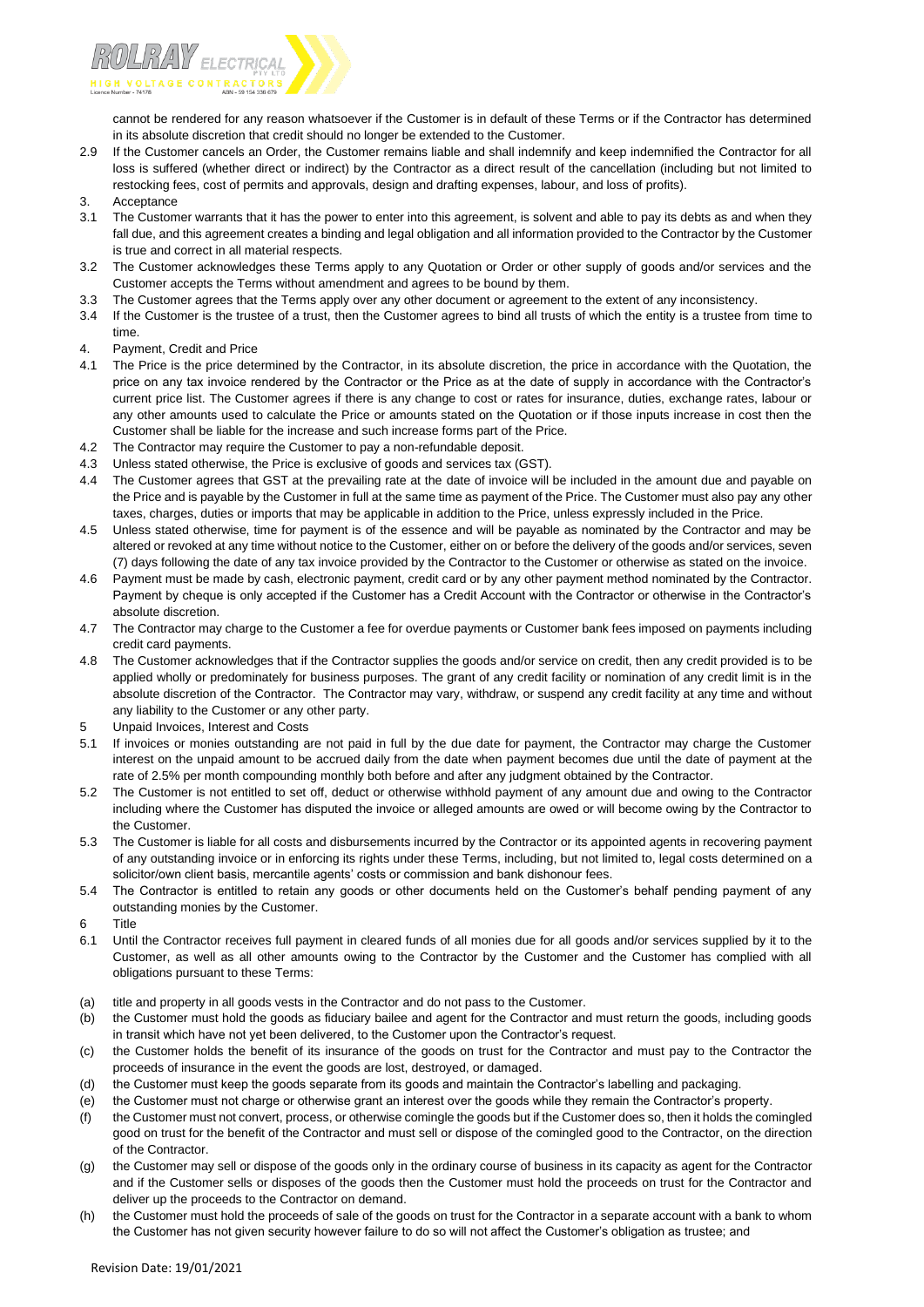

- (i) the Contractor may without notice, enter any premises where it suspects the goods are and recover possession of the goods, notwithstanding that they may have been attached to other goods and not the property of the Contractor, and for that purpose the Customer irrevocably licences the Contractor to enter such premises and indemnifies the Contractor from and against all costs, claims, demands, or actions by any party arising from such action.
- 6.2 The Contractor is entitled to commence legal proceedings to recover any outstanding monies from the Customer regardless of ownership of the goods.
- 7 Risk and Insurance
- 7.1 The risk in goods and/or services passes to the Customer upon collection of the goods from the Contractor's premises, immediately upon dispatch from the Contractor to the Customer's nominated address or otherwise on the date of performance of the Services.
- 7.2 The Customer is liable for the insurance in relation to the goods and services and must maintain at its own cost an insurance policy of insurance with a reputable Australian insurer to cover all risks which may reasonably arise.
- 7.3 Notwithstanding the passing of risk, all goods delivered by the Contractor to the Customer remain the property of the Contractor until all goods supplied by the Contractor to the Customer have been paid for in full. If the goods are lost, damaged, or destroyed after delivery but prior to ownership passing to the Customer pursuant to clause 6 the Contractor is entitled to receive all insurance proceeds payable for the goods.
- 8 Delivery of goods and/or services
- 8.1 All goods and services must be paid for prior to delivery of the goods and services by the Contractor.
- The Contractor does not represent that the goods or services will be available on that date and any date given for delivery is an estimate only and if the Contractor is unable to deliver the goods on that date, it shall not be liable for any loss (including consequential loss) for any failure or a delay in delivery. The Contractor is not liable for any amount payable by the Customer to a third party because of a failure or delay in delivery by the Contractor due to any cause whatsoever.
- 8.3 If the Customer has provided reasonable notice of its specific requirements, the Contractor shall make reasonable endeavours to meet those specific requirements and achieve delivery of the goods and/or services on or about that date. If the Contractor is unable to achieve delivery of the goods and services on that date, the Contractor will notify the Customer and give an estimate of time for completion.
- 8.4 The Customer must take delivery of the goods and/or services whenever the goods or services are tendered for delivery and if required by the Contractor, the Customer must be present at the agreed place and time. If not present, the Contractor, will not be responsible for any claims, costs or losses and may in its discretion charge the Customer for the Contractor's reasonable costs.
- 9. Warranties
- 9.1 To the extent permitted by law, the Contractor does not provide any warranty in the goods or services. If the manufacturer of any goods provides a warranty then to the extent that the rights in any manufacturer's warranties are required to be assigned to the Customer, the manufacturer's warranties are assigned, and title of those warranties passes with the goods. The Contractor is not liable to the extent that any manufacturer is liable under a manufacturer's warranty, unless required by law.
- 9.2 The Contractor expressly denies and excludes any warranties or conditions which would otherwise be implied to the maximum extent possible by law including but not limited to merchantable quality, suitability, fitness of purpose, quality, suitability, or otherwise. The Contractor acknowledges that these Terms do not exclude any statutory warranties which may be implied pursuant to the Competition and Consumer Act 2010 (Cth).
- 9.3 The Customer acknowledges and agrees that:
- (a) the Customer shall rely on its own knowledge and expertise with respect of the purpose of the goods and services and any advice or assistance given by or on behalf of the Contractor shall be accepted at the Customer's risk and shall not be deemed to have been given as an expert or adviser or be otherwise relied on by the Customer; and
- (b) the Contractor shall not be liable nor responsible for any failure to comply with any requirements of the Customer or any other person (whether relating to manufacture, design, fabrication, installation and/or any other particulars provided with respect to the intended use of any goods or otherwise) which are not precisely and accurately communicated in writing to the Contractor prior to agreement for supply of goods and/or services.
- 10. Defects
- 10.1 The Customer shall inspect the goods and/or services immediately upon delivery and carry out any tests which a prudent Customer would carry out and use their best endeavours to minimise loss and damage arising from any defect.
- 10.2 All claims for credit for damaged, defective, or short delivered goods or services must be notified to the Contractor immediately. The Customer shall give written notice to the Contractor of any alleged defect, damage, fault, irregularity, shortage of quantity, failure to comply with description or Quotation within 5 business days from the date of delivery and provide full particulars of the claim made.
- 10.3 The Contractor must be given reasonable opportunity to take samples, inspect, test the goods or services in respect of which the claim is made, otherwise the Customer shall not be entitled to any credit. Unless otherwise agreed, no return or request for credit will be approved until the Contractor by its representative has inspected the goods on which the credit is claimed and agrees that the goods are defective. Until this inspection, the Customer is responsible for maintaining proper care of the goods/services and if this does not occur, the Contractor reserves its rights not to accept the claim.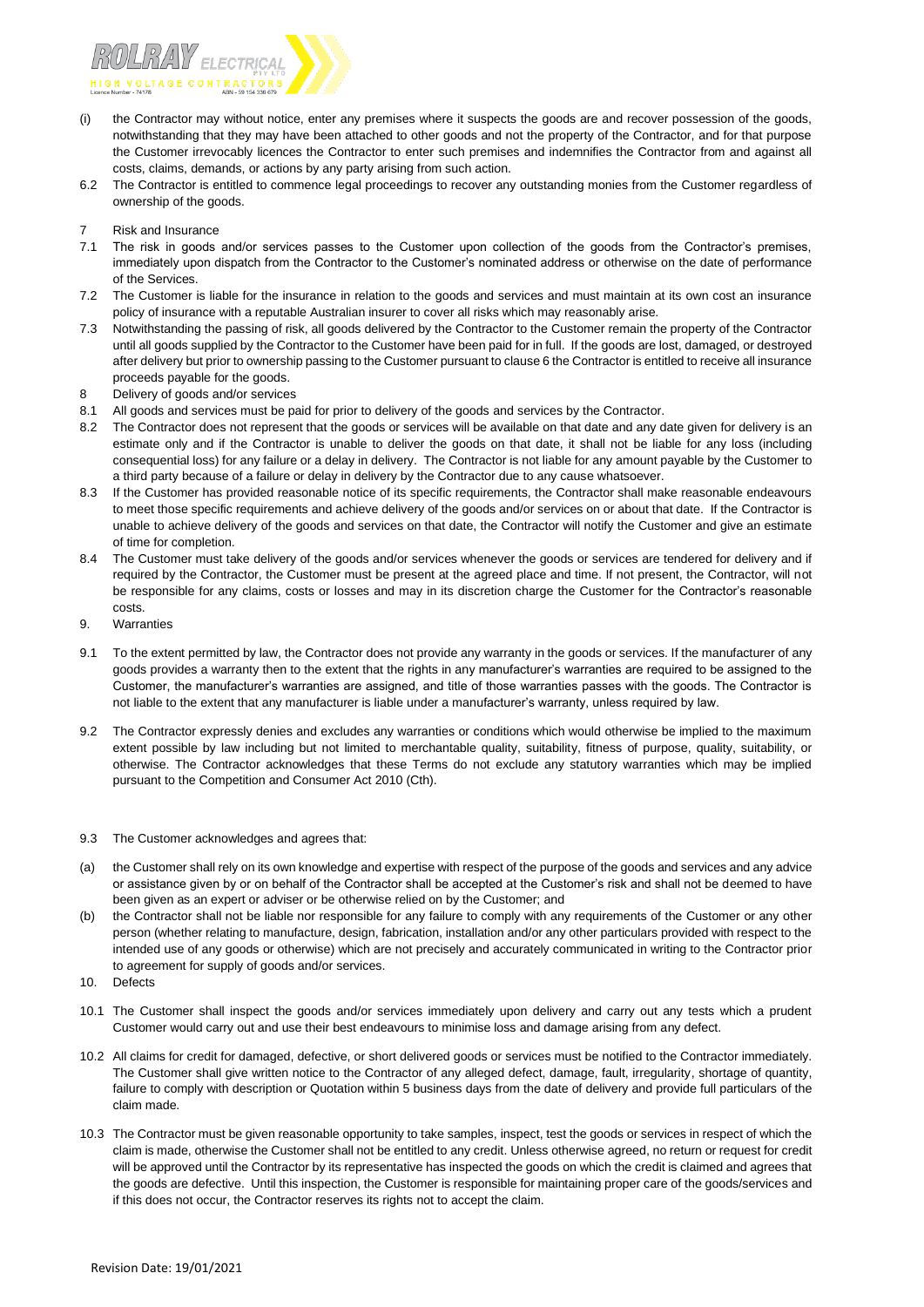

- 10.4 If the Customer does not make any claim pursuant to clause 10.2, the Contractor does not accept any claims and the Customer is deemed to have accepted the goods and services and the Customer is not entitled to reject the goods or services or claim any remedy (including but not limited to damages) against the Contractor.
- 10.5 Subject to the Competition and Consumer Act 2010 (Cth), the Contractor is not liable for any defect where the defect or damage was caused or partially caused by the Customer, the Customer has used the goods or services for a purpose other than as designed, the continuing use of the goods or services after the defect became apparent or if the defect or damage should have been apparent to a reasonably prudent user, failure by the Customer to follow any directions or instructions by the Contractor or by fair wear and tear, accident or any event of force majeure.
- 10.6 The Customer acknowledges and agrees that goods and services are custom made or otherwise specially ordered or designed for the Customer and not on the usual stock list, or otherwise altered or damaged by the Customer then any claim shall not be accepted by the Contractor.
- 11. Release and Indemnity
- 11.1 The Customer hereby releases and indemnifies and agrees to keep the Contractor indemnified from any and all costs, damages, liabilities, expenses or losses including indirect, consequential losses (including but not limited to loss of profit), that the Contractor may incur in relation to the Customer or any third party, where the cost, damage, liability, expense or loss is caused by or contributed to by the goods supplied or services performed, any defect or fault in workmanship or design or their use, a breach of these Terms or for any other reason whatsoever.
- 12. Limitation of Liability
- 12.1 The Customer agrees, to the fullest extent possible by law, in relation to any cost, damage, liability, expense or loss (including those contributed or cause by the Contractor's negligence or breach of any condition or warranty), if the Customer is not a consumer pursuant to the Competition and Consumer Act 2010 (Cth), to limit any claim made to the Contractor, in the Contractor's absolute discretion to:
	- (a) the value of any express warranty provided by the Contractor to the Customer or any warranty to which the Customer is entitled.
	- (b) replacement, repair or rectification of the goods or services and/or the supply of equivalent goods.
	- (c) repay the purchase price if then payment has been received from the Customer; or
	- (d) payment of the cost of replacing, repairing, or acquiring equivalent goods or services.
	- In no circumstances shall the Contractor be liable for any amount more than the Price.
- 12.2 If the Contractor is required to replace or remedy the goods or services pursuant to the Competition and Consumer Act 2010 (Cth) but cannot do so for any reason whatsoever, the Contractor may refund the Price, if the Price has been paid by the Customer.
- 12.3 The Customer specifically agrees that the Contractor is not responsible for any damages caused either to the goods supplied or as a result of the malfunction of the goods in the event that such goods are in any way adapted to a use to which are, they are not specifically intended, or the goods have added to or have been added to components which is not recommended or approved by the manufacturer or supplier of the goods.
- 12.4 The Contractor shall not be liable for any damages for personal injury or death, any damage to property and/or any contingent, consequential, direct, indirect, special, or punitive damages whether due to negligent act or omission of the Contractor or its employees or agents or otherwise and the Customer acknowledges this limitation of liability and agrees to limit any claim accordingly.
- 12.5 No other term, condition, agreement, warranty, representation and/or understanding whether express or implied, in any extending to, otherwise relating to or binding upon the Contractor other than these Terms is made or given by or on behalf of the Contractor.
- 12.6 Notwithstanding anything in this clause 12, a Customer shall not be entitled to make any claim upon the Contractor whatsoever if any amounts are outstanding from the Customer to the Contractor.
- 13. Intellectual Property Rights
- 13.1 The Customer acknowledges and agrees that it does not have any intellectual property rights in the goods and that unless otherwise stated, the intellectual property rights associated with the goods supplied are the property of the Contractor and the Contractor has the right to use the intellectual property in the goods including where the Contractor has developed or designed the goods for the Customer.
- 13.2 The Customer acknowledges that all designs or other specifications provided by it with respect to the goods will not cause the Contractor to infringe any intellectual property rights in provision of the goods and/or services and the Customer indemnifies the Contractor against any action taken by a third party against the Contractor with respect to any infringement relating to such design or specifications.
- 13.3 If the Customer requires any manuals or drawings to enable it is using the goods or services or otherwise as required by law, the Contractor will provide such manuals as a hard copy or electronic form, as the Customer may reasonably require, at the Contractor's cost. If the Customer requires additional copies or replacement copies, the Contractor may charge an additional fee for the provision of such additional or replacement manuals or drawings.
- 14. Security
- 14.1 In order to secure the performance by the Customer of its obligations, the Customer, and where the Customer is unincorporated each proprietor of the Customer, hereby charges with payment of the moneys and compliance with all obligations owed by the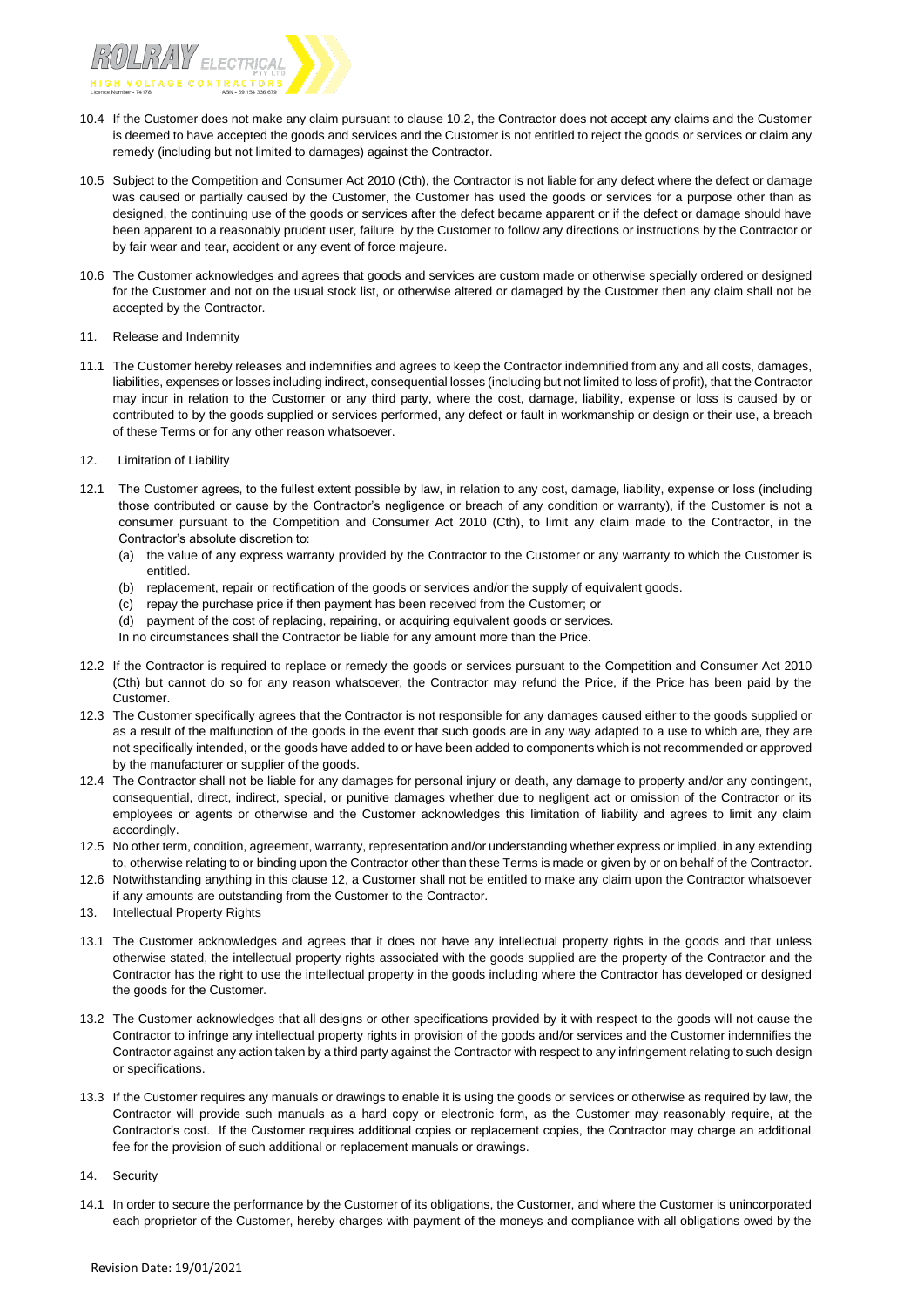

Customer to the Contractor all beneficial interests (freehold and leasehold) in real and personal property held now or in the future by the Customer or proprietor.

- 14.2 The Customer, and where applicable, each proprietor agrees that if demand is made upon it, him or her by the Contractor, the Customer or, if applicable, that proprietor will immediately execute a consent to caveat, or a caveat or mortgage, as required by the Contractor to secure the obligations pursuant to this clause 14. The Customer or, if applicable, each proprietor, irrevocably and by way of security appoints the Contractor and any director, credit manager or solicitor engaged by the Contractor to be its, his or her true and lawful attorney to give effect to this clause 14 including but not limited to execute and register all documents.
- 14.3 The Customer indemnifies the Contractor in relation to all its costs and disbursements including legal costs on a solicitor and own client basis incurred in exercising the Contractor's right pursuant to this clause 14.
- 15. PPSA
- 15.1 Defined terms in this clause 15 have the same meaning as given to them in the Personal Property Securities Act 2009 (Cth) ("PPSA").
- 15.2 The Contractor and the Customer acknowledge that this agreement constitutes a Security Agreement and constitutes a Purchase Money Security Interest (PMSI) in favour of the Contractor over the goods supplied or to be supplied to the Customer, as Grantor, pursuant to these Terms.
- 15.3 The Contractor and the Customer acknowledge that the Contractor, as Secured Party, is entitled to register its interest in the goods supplied or to be supplied to Customer, as Grantor, under this agreement on the Personal Properties Securities Register as collateral by registering a financing statement or financing change statement.
- 15.4 The Customer expressly waives its right to receive notification of or a copy of any verification statement with respect to the registration of a financing statement or a financing change statement relating to a security interest granted by the Customer to the Contractor.
- 15.5 The Customer agrees to indemnify the Contractor on demand for all costs and expenses, including legal costs and expenses on a solicitor and client basis, associated with the registration, amendment or discharge of any financing statement registered by or on behalf of the Contractor or the enforcement or attempted enforcement of any security interest granted to the Contractor by the Customer.
- 15.6 If the Customer is in default of its obligations and the Contractor takes possession of any goods pursuant to its security interest, the Customer remains liable for the difference between the market value of the goods at the time they are sold by the Contractor and the among of the Customer's obligations for which it is in default.
- 15.7 The Customer agrees and undertakes to immediately notify the Contractor of any change to its name, address or personal details and authorises the Contractor to register a financing change statement without prior consent of the Customer.
- 15.8 The Customer agrees and undertakes not to agree, encourage or in any way allow another person or entity to register a financing statement without the prior written consent of the Contractor and the Customer shall provide written notice to the Contractor upon becoming aware that of any other person or entity are taking steps to register a security interest with respect to the Customer.
- 15.9 The Customer agrees that to the maximum extent permitted by law, sections 130, 142 and 143 of the PPSA will not apply.
- 15.10The Customer agrees, to the extent possible under law permitted by law to waive the following rights under the PPSA: receipt of a verification statement pursuant to section 157 and a statement of account where there is no disposal pursuant to section 130(4) or pursuant to section 132 where there is a disposal; to recover any proceeds pursuant to section 140; to object to the purchase of the collateral by the secured party pursuant to section 129; to receive notice of an intention to seize collateral pursuant to section 123; to receive notice of disposal of collateral pursuant to section 130; to receive notice of retention of Collateral pursuant to section 134 or to object to that notice pursuant to section 137; to redeem Collateral pursuant to section 142; to reinstate a security agreement pursuant to section 143; to receive a notice of removal of accession under section 95; and any other right in favour of the Customer that can be lawfully contracted out of pursuant to section 115 of the PPSA which shall not apply to these Terms or any security.
- 16. Statement of Debt
- 16.1 A certificate signed by a director, secretary, financial controller, credit manager or any other authorised person of the Contractor shall be prima facie evidence of the indebtedness of the Customer to the Contractor.
- 17. Privacy and Credit Information
- 17.1 The Customer irrevocably authorises the Contractor to make enquiries, exchange, collect and use a Customer's personal information including credit information and information relating to property, business or other solvency matter from time to time as the Contractor may deem necessary which may include enquiries with persons nominated as trade references, financiers , any other credit provider, credit reporting bodies, any government department and/or any similar or other organisation (Information Provider) for the following purposes:
- (a) obtaining information on the credit position of the Customer.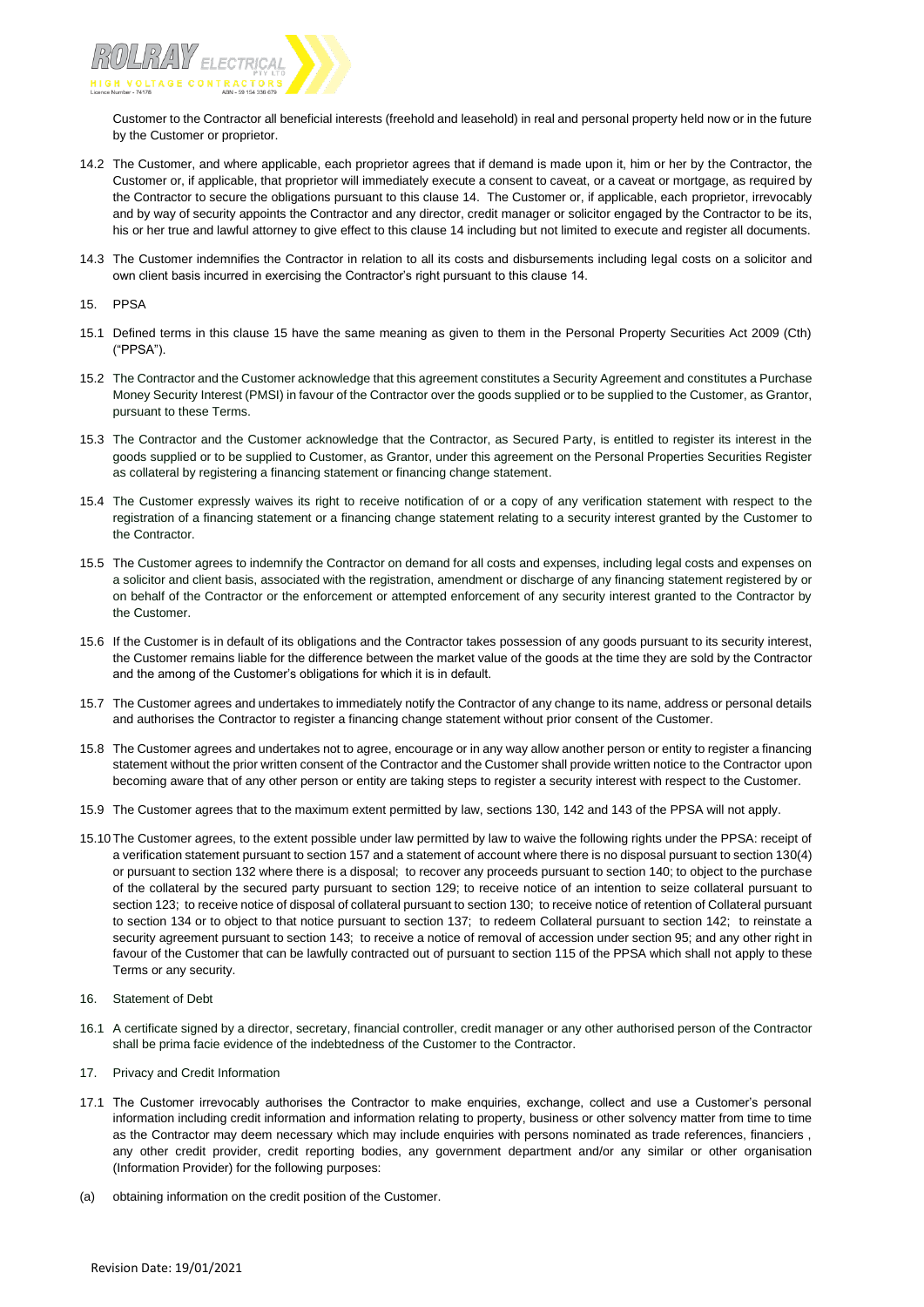

- (b) investigating the credit worthiness of the Customer in relation to the credit to be provided by the Contractor; marketing purposes (unless the Customer has notified the Contractor it wishes to opt out of direct marketing);
- (c) to allow the Contractor to provide a credit facility for the supply of goods and/or services to the Customer; to notify the credit provider of a default by the Customer.
- (d) and to a credit reporting body to obtain a credit report or to permit a credit reporting body to maintain or update the Customer's credit file.
- 17.2 The Customer acknowledges that the information exchanged under clause 17.1 may include any information in relation to the Customer's creditworthiness or credit history.
- 17.3 The Customer consent and irrevocably authorises the Information Provider to disclose any information about the Customer in their possession to the Contractor; the Contractor may use any information which it holds for the purposes listed in clause 17.1; and may disclose any of the Customers' personal information to any interested person (including overseas third parties) for any purpose listed in clause 17.1, to the extent permitted by the Privacy Act 1988 (Cth) and the Australian National Privacy Principles (if applicable).
- 17.4 To the maximum extent permitted by law, the Customer agrees (unless the Customer otherwise withdraws consent), to waive all rights under the Privacy Act 1988 (Cth).
- 18. Occupational Health and Safety
- 18.1 The Customer warrants to the Contractor:
	- (a) it is authorised to occupy the property on which the services are to be conducted (property) or otherwise has authority from the owner of the property for the services to be performed.
	- (b) ensure that the property is safe, and any facilities provided by the Customer for the purposes of permitting the services to be performed are safe. The Customer must provide the Contractor access to a reasonable quantity of portable water for drinking and hygiene purposes; and
	- (c) the Customer has free and unimpeded access to the site in which the services are to take place and the Customer will do all things necessary to ensure that the Contractor is not delayed by matters within the control of the Customer. The Customer acknowledges and agrees that if the services are delayed for reasons not in the control of the Contractor, then the Contractor may impose stand down charges and the Customer acknowledges and agrees that it will be liable for such additional charges.
- 18.2 The Contractor will, all at times during performance of the services, use safe and proper procedure. The Contractor has current workers compensation insurance in place and will provide evidence of the currency of such insurance to the Customer upon written notice.
- 19. Default
- 19.1 Without prejudice to any other remedies available to the Contractor, if the Customer becomes insolvent or appoints an administrator, receiver, receiver and manager, liquidator or trustee in bankruptcy or is otherwise in breach of any these Terms (including any term for payment), all monies become immediately due and owing to the Contractor and the Contractor may immediately:
	- (a) terminate or suspend supply of goods and/or services.
	- (b) retain all monies paid and/or take immediate possession of goods which have not been paid for.
	- (c) cease all future deliveries.
	- (d) cancel all or any part of any order unfilled; and/or
	- (e) recover from the Customer any loss of profits arising from the Customer's default.
- 19.2 If the Contractor exercises its rights pursuant to clause 18.1, it is not liable to the Customer for any consequential loss or damages suffered by the Customer.
- 20. Customer Restructure
- 20.1 The Customer shall provide written notice to the Contractor of any change to its structure or management including change of director, shareholder, partnership, trusteeship or management or its details (including changes to its name or address). If the Customer fails to comply then the Customer agrees to indemnify the Contractor from any resulting loss.
- 21. Miscellaneous
- 21.1 Force Majeure. The Contractor shall not be or be deemed to be in default or breach of any agreement or these Terms because of any event of force majeure. Force Majeure shall include national emergency, war, prohibitive government regulations or any other cause beyond the reasonable control of the Contractor including trade disputes which means that the goods and/or services cannot or are delayed in being provided by the Contractor to the Customer.